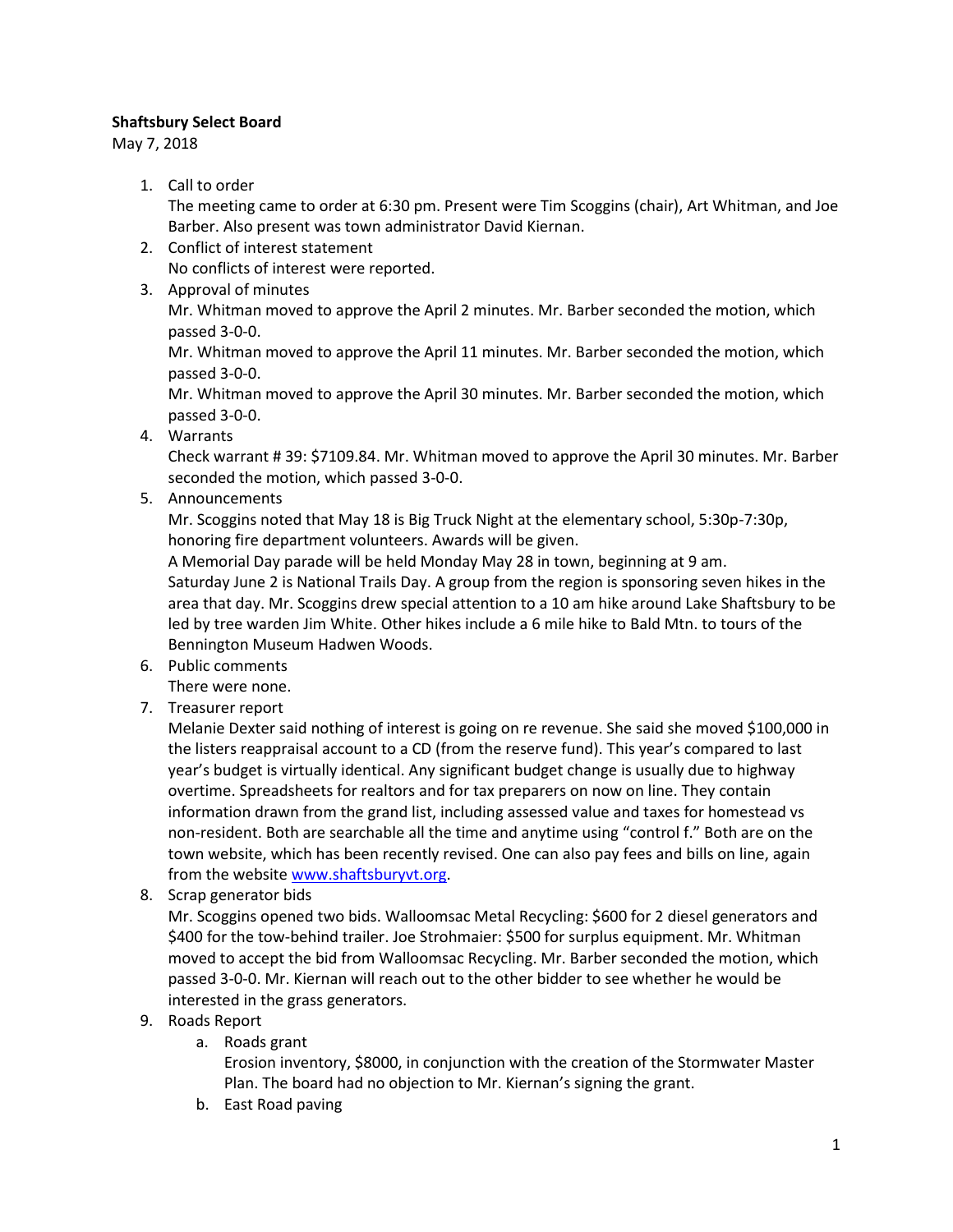Furnace Brook to Bennington Line, \$175,000. \$158,400 will be provided by the State. Mr. Kiernan, with the Board's approval, will sign the grant and get the bid out. Mr. Kiernan will work with tree companies to reduce the canopy over the road. Town tree warden Jim White recommended those trees to be addressed.

- c. Shaftsbury Hollow culvert This slip culvert project will probably be installed in 2019, following a year's worth of paper work.
- d. Summer hours suggested by the crew are 6:30a-4p, Mon-Thurs, and 7a-11a on Friday. Mr. Kiernan has no problem with this schedule. Longer days will allow the crew to focus on projects. Fridays will be devoted to planning meetings and safety meetings. The board had no objections to this schedule.
- e. Mr. Kiernan reported that the crew is grading, cleaning up after the weekend storm, and preparing the park for the season.
- 10. Select Board goals

This item was postponed until more select board members are present.

11. Insurance bids

Mr. Kiernan solicited bids from VLCT and Richards Group and will place an ad for bids. He will look into additional insurance to protect the computer system from hacking. Mr. Scoggins noted that the town periodically puts its service contracts out to bid, to ensure the best and most affordable coverage.

12. Park improvements

Mr. Kiernan said the rec committee is planning to install a playground at Howard Park. Siting is complicated. They are also looking at placing a dog park there. There has been recent vandalism at the park, and a dumping problem. The existing camera doesn't capture the parking lot. Mr. Whitman will try to find a solution. Public works also has plans to create a surface for an ice rink at Cleveland Park.

13. Town garage/town transfer station project

Mr. Kiernan reported that state Fire and Safety will need to issue a permit for the design now being produced by Russell. That could take well into the summer. Demolition is to be completed by August 6. December 24<sup>th</sup> is the projected completion date. The sand pile will be left at the Cole Hall site for winter 2018-19.

14. Mr. Scoggins reported that Kathy Cardiff has asked to be appointed to the cemetery committee, which has endorsed her. Mr. Whitman moved to approve the appointment. Mr. Barber seconded the motion, which passed 3-0-0.

Mr. Kiernan will check to see if N. Bennington voters voted to make a contribution to the cemetery at 2018 Town Meeting.

15. Executive session – personnel

This item was postponed to a time when more select board members are present.

- 16. Other Business
	- a. Mr. Kiernan said the ballot contained a mistake. Diana Mayer ran for a three year term when her previous term hadn't ended. Judy Knecht did not run. The Secretary of State suggested Mr. Mayer resign from her earlier post, and stay in the new three year term; and that Judy Knecht should be appointed to the last year of Ms. Mayers term. Ms. Mayer resigned from her first term. Mr. Whitman moved to appoint Judy Knecht to a term as lister for a term expiring in March 2019. Mr. Barber seconded the motion, which passed 3-0-0.
- 17. Review of action items
	- Mr. Whitman: park camera